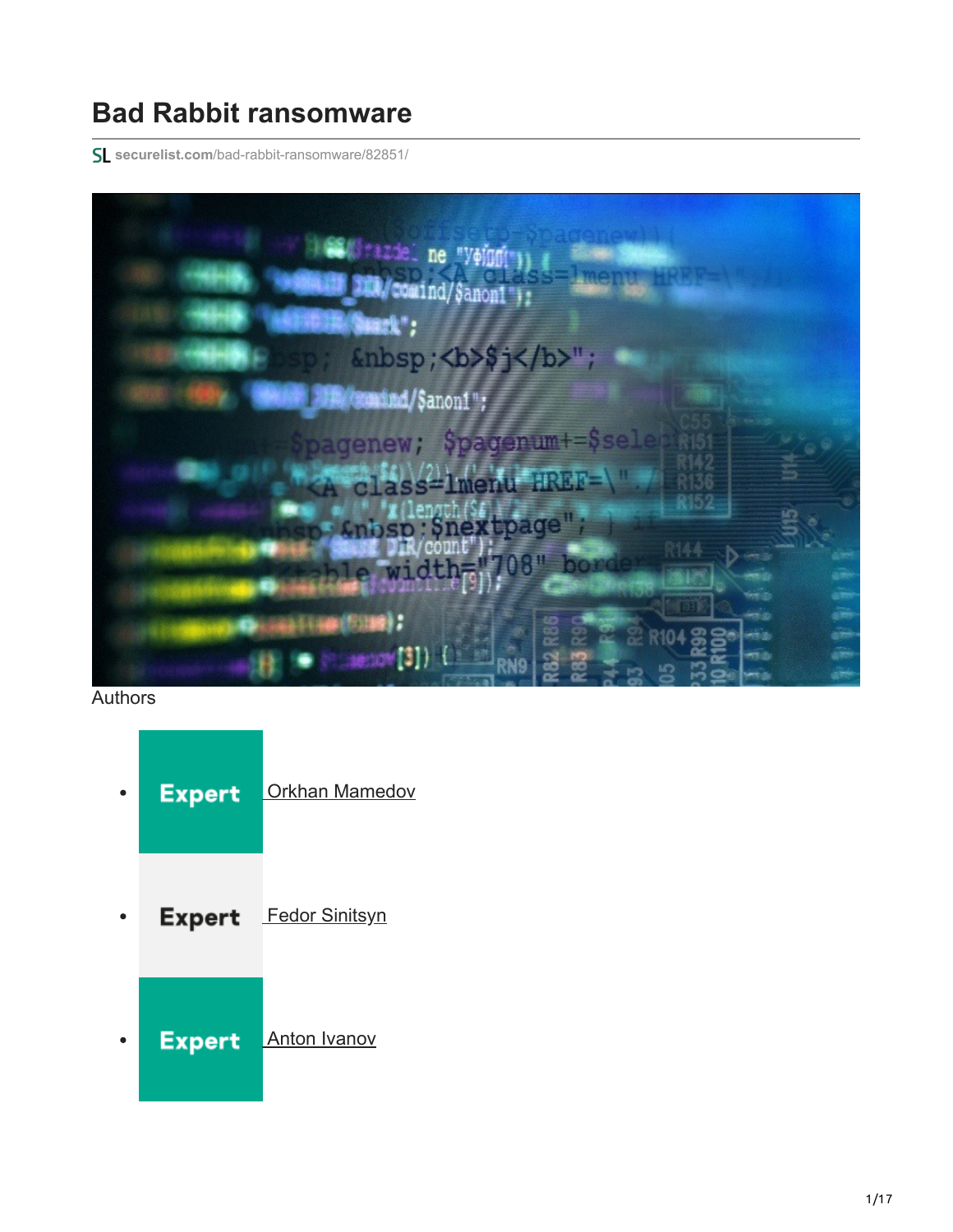## **UPDATE 27.10.2017. Decryption opportunity assessment. File recovery possibility. Verdicts**

# **What happened?**

On October 24th we observed notifications of mass attacks with ransomware called Bad Rabbit. It has been targeting organizations and consumers, mostly in Russia but there have also been reports of victims in Ukraine. Here's what a ransom message looks like for the unlucky victims:

Oops! Your files have been encrypted. If you see this text, your files are no longer accessible. You might have been looking for a way to recover your files. Don't waste your time. No one will be able to recover them without our decryption service. We guarantee that you can recover all your files safely. All you need to do is submit the payment and get the decryption password. Visit our web service at caforssztxqzf2nm.onion Your personal installation key#1: ZMCOKDgX7oKoxrakfBMXAloe0t6McW7Wfx5I+rjJD8hzv6DPpYhNQNCivjW6GX3w y4w2X6VdirzbsD7sIeuKEndRDeez+FLaoElfQxGsGQ2qVOC4Aaxd7KS8T3O1cOig MENSORI ESSETSISMENESSE TERSETTRASSARE (VSS.MARR NOSTSSISSI)<br>3sFVVaJW+r71X6QcIBZe3i17gqNTb1AyKqVK94dANMsI7hQcrC16q2WnxRjH4rF7e<br>3sFVVaJW+iwUbY9m+LjnoMqb5zVJzV3yZsj7VCoj4bWTrM093a9pGuyh058vPY2I<br>2LqEcudkJQFSjUMb8FN7E8pSyoZOF4 gi KdOda IP5unWM0IJA5GkfccbgTVX77Kjg== If you have already got the password, please enter it below. Password#1:

# **What is Bad Rabbit?**

Bad Rabbit is a previously unknown ransomware family.

# **How is Bad Rabbit distributed?**

The ransomware [dropper](https://encyclopedia.kaspersky.com/glossary/dropper/) was distributed with the help of [drive-by attacks](https://encyclopedia.kaspersky.com/glossary/drive-by-attack/?utm_source=securelist&utm_medium=blog&utm_campaign=termin-explanation). While the target is visiting a legitimate website, a malware dropper is being downloaded from the threat actor's infrastructure. No exploits were used, so the victim would have to manually execute the malware dropper, which pretends to be an Adobe Flash installer. However, our analysis confirmed that Bad Rabbit uses the EternalRomance exploit as an infection vector to spread within corporate networks. The same exploit was used in the ExPetr.

We've detected a number of compromised websites, all of which were news or media websites.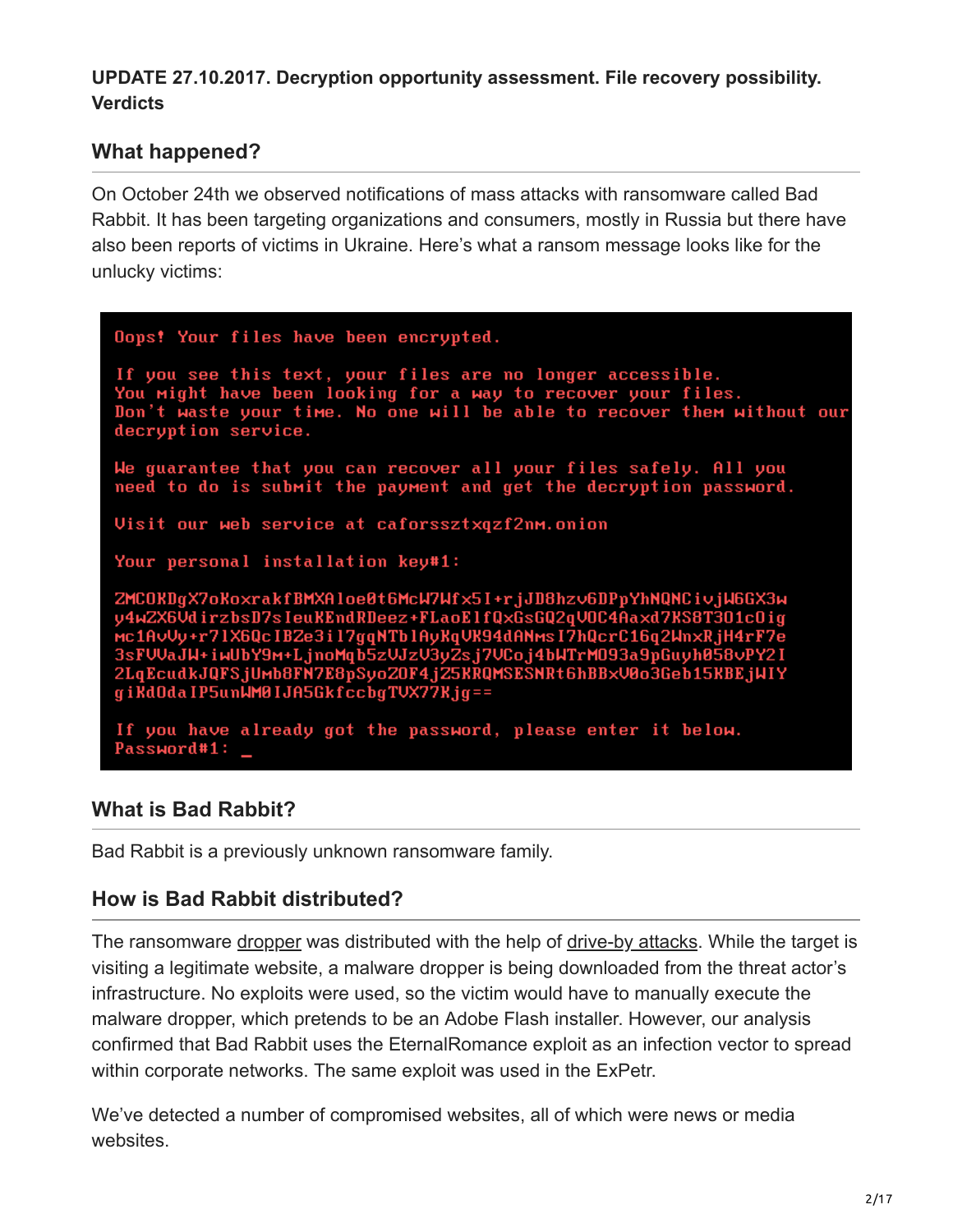# **Whom does it target?**

Most of the targets are located in Russia. Similar but fewer attacks have also been seen in other countries – Ukraine, Turkey and Germany. Overall, there are almost 200 targets, according to the KSN statistics.

## **Since when does Kaspersky Lab detect the threat?**

We have been proactively detecting the original vector attack since it began on the morning of October 24. The attack lasted until midday, although ongoing attacks were detected at 19.55 Moscow time. The server from which the Bad rabbit dropper was distributed went down in the evening (Moscow time).

## **How is it different to ExPetr? Or it is the same malware?**

Our observations suggest that this been a targeted attack against corporate networks, using methods similar to those used during [the ExPetr attack.](https://securelist.com/schroedingers-petya/78870/) What's more, the code analysis showed a notable similarity between the code of ExPetr and Bad Rabbit binaries.

## **Technical details**

According to our telemetry, the ransomware is spread via a drive-by attack.

The ransomware dropper is distributed from hxxp://1dnscontrol[.]com/flash\_install.php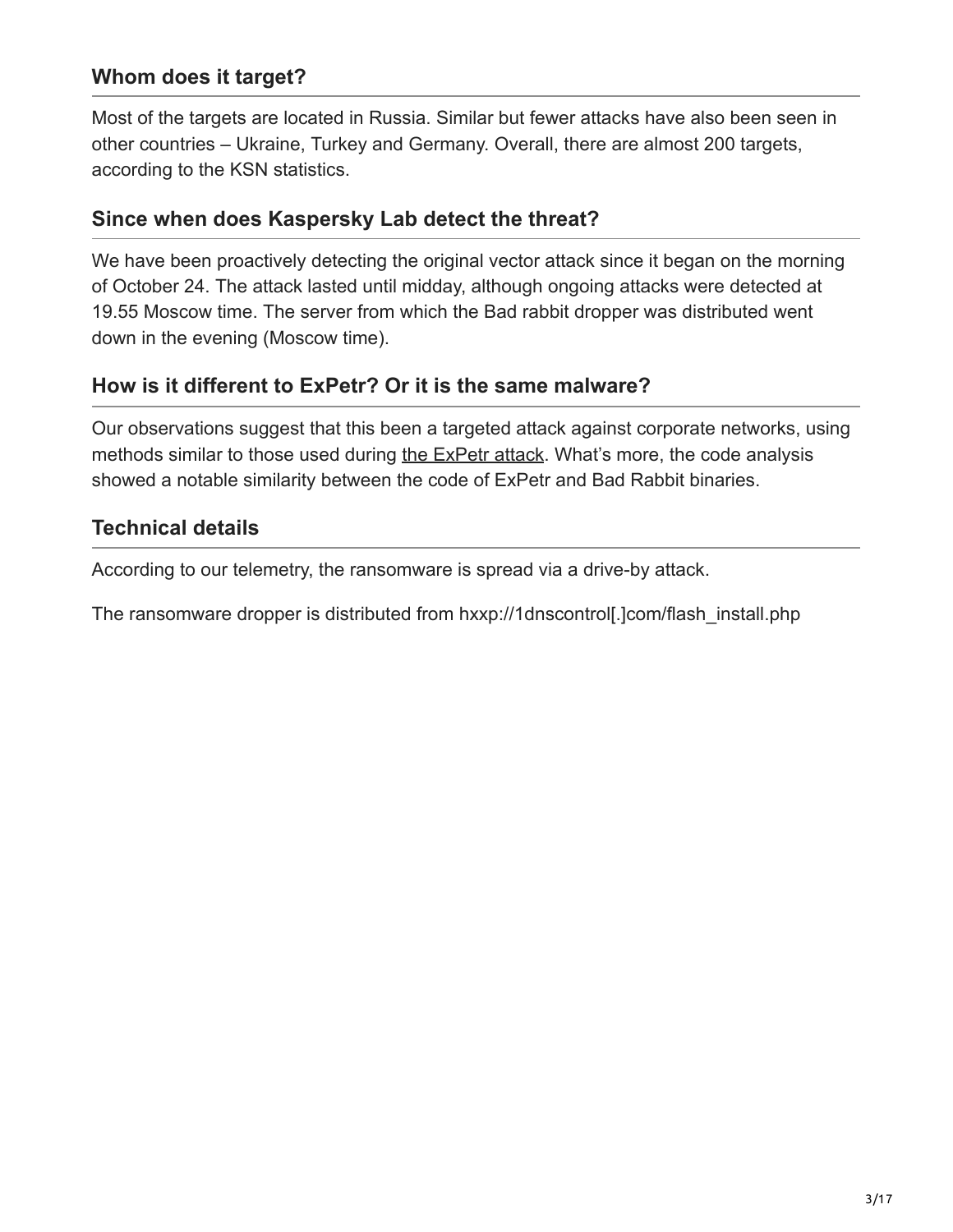$HTTP$ 



| 00000000 |       |         |          |                                                    |     |                                        |  |  |  |  |     | 48 54 54 50 2F 31 2E 31 20 32 30 30 20 4F 4B 0D 0A 44 61 74    |     |             |    | HTTP/1.1 200 OKDat    |
|----------|-------|---------|----------|----------------------------------------------------|-----|----------------------------------------|--|--|--|--|-----|----------------------------------------------------------------|-----|-------------|----|-----------------------|
| 00000014 |       |         |          |                                                    |     |                                        |  |  |  |  |     | 65 3A 20 54 75 65 2C 20 32 34 20 4F 63 74 20 32 30 31 37 20    |     |             |    | e: Tue, 24 Oct 2017   |
| 00000028 |       |         |          |                                                    |     |                                        |  |  |  |  |     | 31 32 3A 30 36 3A 34 39 20 47 4D 54 0D 0A 53 65 72 76 65 72    |     |             |    | 12:06:49 GMT. Server  |
| 0000003C |       | 3A 20   |          | 41 70                                              |     | 61 63 68 65 2F 32 2E 32 2E 31 35 20    |  |  |  |  |     | 28                                                             |     | 43 65 6E    |    | : Apache/2.2.15 (Cen  |
| 00000050 |       | 74 4F   | 53       | - 29                                               | 0D. |                                        |  |  |  |  |     | 0A 58 2D 50 6F 77 65 72 65 64 2D 42 79 3A 20                   |     |             |    | tOS)X-Powered-By:     |
| 00000064 | 50 48 |         | 50       | 2F                                                 |     | 35 2E 33 2E 33 0D 0A 41 63 63 65 70 74 |  |  |  |  |     |                                                                |     | 2D 52 61    |    | PHP/5.3.3Accept-Ra    |
| 00000078 |       | 6E 67   |          | 65 73 3A 20 62 79 74 65 73 0D 0A 43 6F             |     |                                        |  |  |  |  |     | 6E 74 65 6E 74                                                 |     |             |    | nges: bytesContent    |
| 0000008C |       |         |          |                                                    |     |                                        |  |  |  |  |     | 2D 4C 65 6E 67 74 68 3A 20 34 34 31 38 39 39 0D 0A 43 6F 6E    |     |             |    | -Length: 441899Con    |
| 000000A0 | 74 65 |         |          | 6E 74 2D 44 69 73 70 6F 73 69 74 69 6F             |     |                                        |  |  |  |  | 6E. |                                                                |     | 3A 20 61 74 |    | tent-Disposition: at  |
| 000000B4 |       | 74 61   | 63.      | 68                                                 |     | 6D 65 6E 74 3B 20 66 69 6C 65 6E       |  |  |  |  | 61  | 6D                                                             |     | 65 3D 69    |    | tachment; filename=i  |
| 000000C8 |       | 6E 73   |          | 74 61                                              |     | 6C 6C 5F 66 6C 61 73 68 5F 70 6C 61    |  |  |  |  |     |                                                                |     | 79 65 72 2E |    | nstall flash player.  |
| 000000DC |       | 65 78   |          |                                                    |     |                                        |  |  |  |  |     | 65 OD OA 43 6F 6E 74 65 6E 74 2D 54 79 70 65 3A 20 61          |     |             |    | exeContent-Type: a    |
| 000000F0 |       |         |          |                                                    |     |                                        |  |  |  |  |     | 70 70 6C 69 63 61 74 69 6F 6E 2F 66 6F 72 63 65 2D 64 6F 77    |     |             |    | pplication/force-dow  |
| 00000104 |       | 6E 6C   |          | 6F 61 64 0D 0A 43 6F 6E 6E 65 63 74 69             |     |                                        |  |  |  |  | 6F  | 6E.                                                            |     | 3A 20 6B    |    | nloadConnection: k    |
| 00000118 |       | 65 65   | 70       | 2 D                                                |     | 61 6C 69 76 65 0D 0A 0D 0A 4D 5A 90    |  |  |  |  |     |                                                                |     | 00 03 00    | 00 | $eep-aliveMZ$         |
| 0000012C | 00.   | 04      | 00 00    |                                                    |     |                                        |  |  |  |  |     | 00 FF FF 00 00 B8 00 00 00 00 00 00 00 40 00 00                |     |             |    | . ÿÿ. @               |
| 00000140 | 00.   | 00      |          |                                                    |     |                                        |  |  |  |  |     |                                                                |     |             |    | .                     |
| 00000154 | 00.   |         |          |                                                    |     |                                        |  |  |  |  |     |                                                                |     |             |    |                       |
| 00000168 | OE.   | 00      |          | B4 09 CD 21 B8 01 4C CD 21 54 68 69 73 20          |     |                                        |  |  |  |  |     | 70                                                             |     | 72 6F 67    |    | '.İ!,.Lİ!This prog    |
| 0000017C |       |         |          | 72 61 6D 20 63 61 6E 6E 6F 74 20 62 65 20 72 75 6E |     |                                        |  |  |  |  |     |                                                                | -20 | 69 6E       |    | ram cannot be run in  |
| 00000190 |       | 2044    |          |                                                    |     |                                        |  |  |  |  |     | 4F 53 20 6D 6F 64 65 2E 0D 0D 0A 24 00 00 00 00 00 00          |     |             |    | DOS mode\$            |
| 000001A4 |       |         |          |                                                    |     |                                        |  |  |  |  |     | 00 E0 26 5C A1 A4 47 32 F2 A4 47 32 F2 A4 47 32 F2 AD 3F B1    |     |             |    | .à&\;¤G2ò¤G2ò¤G2ò ?±  |
| 000001B8 |       |         |          |                                                    |     |                                        |  |  |  |  |     | F2 A7 47 32 F2 AD 3F A7 F2 A6 47 32 F2 11 D9 D2 F2 A2 47 32    |     |             |    | ò§G2ò ?§ò¦G2ò.ÙÒò¢G2  |
| 000001CC |       |         |          |                                                    |     |                                        |  |  |  |  |     | F2 11 D9 ED F2 A5 47 32 F2 AD 3F A1 F2 AD 47 32 F2 A4 47 33    |     |             |    | ò.Ùiò¥G2ò ?;ò G2ò¤G3  |
| 000001E0 |       |         |          |                                                    |     |                                        |  |  |  |  |     | F2 BD 47 32 F2 BF DA 9D F2 A5 47 32 F2 BF DA AF F2 A5 47 32    |     |             |    | 6¥G2ò¿Ú.ò¥G2ò¿Ú é¥G2  |
| 000001F4 |       |         |          |                                                    |     |                                        |  |  |  |  |     | F2 52 69 63 68 A4 47 32 F2 00 00 00 00 00 00 00 00 00 00 00    |     |             |    | òRich¤G2ò             |
| 00000208 | oo.   | 00      |          | 00 00                                              |     |                                        |  |  |  |  |     | 00 00 00 00 00 00 00 00 00 50 45 00 00 4C 01                   |     |             | 05 | . PE. . L. .          |
| 0000021C |       |         |          | 00 96 03 EC 59 00 00 00 00 00 00                   |     |                                        |  |  |  |  |     | 00 00 E0 00 02 01 0B 01                                        |     |             | ΟA | . ìY. à               |
| 00000230 | 00.   |         | 00 30 00 |                                                    |     | 00 00 AA 00 00 00 00 00 00 C0 12 00    |  |  |  |  |     |                                                                |     | 00 00 10 00 |    | . . 0. <del>.</del> À |
| 00000244 |       | $00-00$ |          |                                                    |     |                                        |  |  |  |  |     | 40 00 00 00 00 40 00 00 10 00 00 00 02 00 00 05 00 01          |     |             |    |                       |
| 00000258 |       |         |          |                                                    |     |                                        |  |  |  |  |     | 00 00 00 00 00 05 00 01 00 00 00 00 00 00 00 20 01 00 00 04 00 |     |             |    | .                     |

Also according to our telemetry data, victims are redirected to this malware web resource from legitimate news websites.

The downloaded file named **install\_flash\_player.exe** needs to be manually launched by the victim. To operate correctly, it needs elevated administrative privileges which it attempts to obtain using the standard UAC prompt. If started, it will save the malicious DLL as **C:Windowsinfpub.dat** and launch it using rundll32.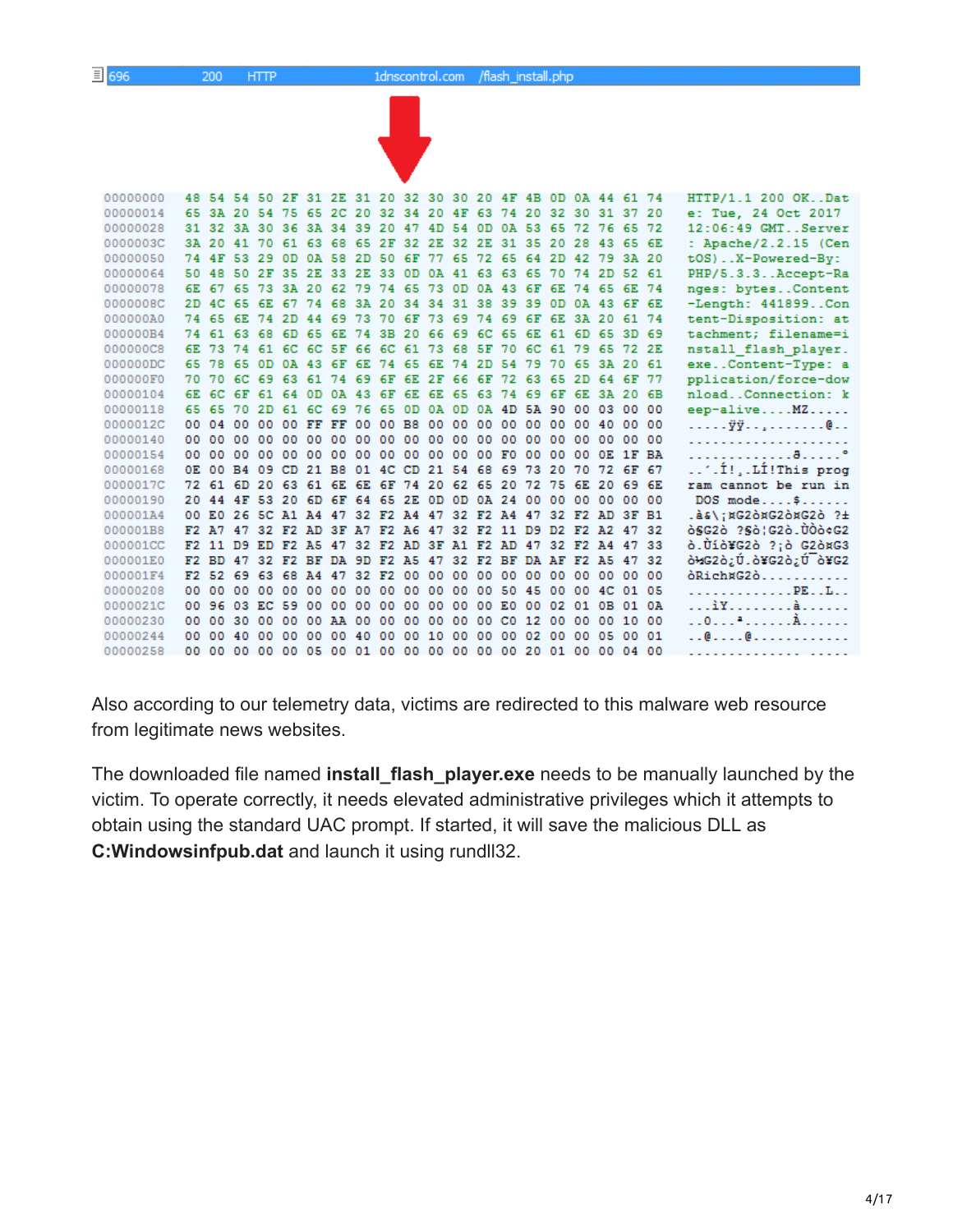```
if ( !GetSystemDirectoryW(&Buffer, 0x30Cu)
  || !lstrcatW(&Buffer, L \\rundll32.exe")
  [| !sub_4010C0((SIZE_T *)&u22, &u21)
  11 :sub_401260(u22, u21)
₹
  return 0;
\mathcal{Y}wsprintfW(&CommandLine, L"%ws C:\\Windows\\%ws,#1 %ws", &Buffer, L"infpub.dat", v24);
v14 = 16;
v15 = &ProcessInformation;
do
₹
 LOBVTE(v15-\lambda hProcess) = 0;v15 = (struct PROCESS INFORMATION *)((char *)v15 + 1);
 --014;
\mathcal{Y}while ( v14 );
v16 = 68;v17 = &StartupInfo;
do
₹
 LDBYTE(v17->cb) = 0;v17 = (struct_STARTUPINFOW*)((char * )v17 + 1);--v16;
\mathbf{y}while (v16);
StartupInfo.cb = 68;
CreateProcessW(&Buffer, &CommandLine, 0, 0, 0, 0x8000000u, 0, 0, &StartupInfo, &ProcessInformation);
ExitProcess(0);
```
### *Pseudocode of the procedure that installs the malicious DLL*

**infpub.dat** appears to be capable of brute-forcing NTLM login credentials to Windows machines that have pseudo-random IP addresses.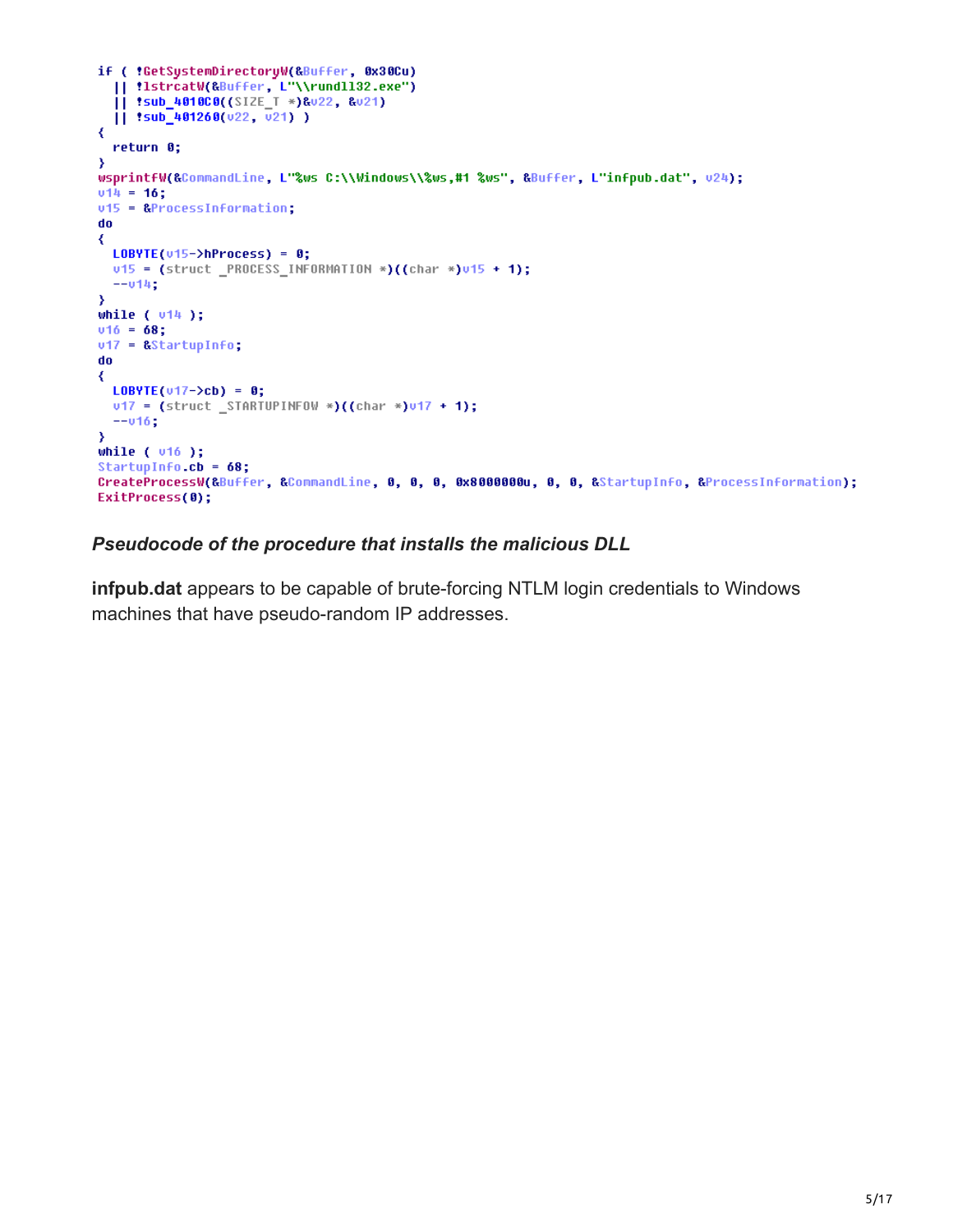| .data:10013478 <b>6C 09 01 10</b>        |  |  | logins    |                 | dd offset aAdministrator |                                             |
|------------------------------------------|--|--|-----------|-----------------|--------------------------|---------------------------------------------|
| data:10013478.                           |  |  |           |                 |                          | DATA XREF: NTLMBrute+C3To                   |
| data:10013478.                           |  |  |           |                 |                          | "Administrator"                             |
|                                          |  |  |           |                 | dd offset aAdmin 0       | "Admin"                                     |
| .data:10013480 <b>54 09 01 10</b>        |  |  |           |                 | dd offset aGuest 0       | "Guest"                                     |
| .data:10013484 <b>48 09 01 10</b>        |  |  |           |                 | dd offset allser 0       | "User"                                      |
| .data:10013488 <b>3C 09 01 10</b>        |  |  |           |                 | dd offset aUser1 0       | "User1"                                     |
| .data:1001348C <b>2C 09 01 10</b>        |  |  |           |                 | dd offset aUser1         | ‴user-1"                                    |
| .data:10013490 <b>20 09 01 10</b>        |  |  |           |                 | dd offset aTest 0        | "Test"                                      |
| .data:10013494 <b>14 09 01 10</b>        |  |  |           | dd offset aRoot |                          | "root"                                      |
| data:10013498 <b>OC 09 01 10.</b>        |  |  |           | dd offset aBuh  |                          | "buh"                                       |
| .data:1001349C <b>00 09 01 10</b>        |  |  |           | dd offset aBoss |                          | "boss"                                      |
| .data:100134A0 <b>F8 08 01 10</b>        |  |  |           | dd offset aFtp  |                          | "ftp"                                       |
| .data:100134A4 <b>F0 08 01 10</b>        |  |  |           | dd offset aRdp  |                          | "rdp"                                       |
| .data:100134A8 <b>E0 08 01 10</b>        |  |  |           |                 | dd offset aRdpuser       | "rdpuser"                                   |
| .data:100134AC <b>CC 08 01 10</b>        |  |  |           |                 | dd offset aRdpadmin      | "rdpadmin"                                  |
| .data:100134B0 <b>BC 08 01 10</b>        |  |  |           |                 | dd offset aManaqer       | "manager"                                   |
| .data:100134B4 <b>AC 08 01 10</b>        |  |  |           |                 | dd offset aSupport       | "support"                                   |
| .data:100134B8 <b>A0 08 01 10</b>        |  |  |           | dd offset aWork |                          | "work"                                      |
| .data:100134BC <b>88 08 01 10</b>        |  |  |           |                 | dd offset aOtherUser     | "other user"                                |
| .data:100134C0 <b>74 08 01 10</b>        |  |  |           |                 | dd offset aOperator      | "operator"                                  |
| .data:100134C4 <b>64 08 01 10</b>        |  |  |           |                 | dd offset aBackup        | "backup"                                    |
| .data:100134C8 <b>58 08 01 10</b>        |  |  |           | dd offset aAsus |                          | "asus"                                      |
| .data:100134CC <b>48 08 01 10</b>        |  |  |           |                 | dd offset aFtpuser       | "ftpuser"                                   |
| .data:100134D0 <b>34 08 01 10</b>        |  |  |           |                 | dd offset aFtpadmin      | "ftpadmin"                                  |
| .data:100134D4 <b>2C 08 01 10</b>        |  |  |           | dd offset aNas  |                          | "nas"                                       |
| .data:100134D8 <b>1C 08 01 10</b>        |  |  |           |                 | dd offset aNasuser       | "nasuser"                                   |
| .data:100134DC <b>08 08 01 10</b>        |  |  |           |                 | dd offset aNasadmin      | "nasadmin"                                  |
| .data:100134E0 <b>F4 07 01 10</b>        |  |  |           |                 | dd offset aSuperuser     | "superuser"                                 |
| .data:100134E4 <b>E0 07 01 10</b>        |  |  |           |                 | dd offset aNetquest      | "netquest"                                  |
| .data:100134E8 <b>D4 07 01 10</b>        |  |  |           | dd offset aAlex |                          | "alex"                                      |
| .data:100134EC <b>94 04 01 10</b>        |  |  |           |                 | dd offset servername     |                                             |
| .data:100134F0 <b>94 04 01 10</b>        |  |  | passwords |                 | dd offset servername     | ; DATA XREF: NTLMBrute+CDTr                 |
|                                          |  |  |           |                 |                          | dd offset aAdministrator ; "Administrator"  |
| .data:100134F8 <b>B8 07 01 10</b>        |  |  |           |                 |                          | dd offset aAdministrato 1 ; "administrator" |
| .data:100134FC <b>54 09 01 10</b>        |  |  |           |                 | dd offset aGuest 0       | : "Guest"                                   |
| data:10013500 <mark>AC 07 01 10</mark> . |  |  |           |                 | dd offset aGuest         | "quest"                                     |
|                                          |  |  |           |                 | dd offset aUser 0        | "User"                                      |
| .data:10013508 <b>A0 07 01 10</b>        |  |  |           | dd offset aUser |                          | "user"                                      |
| .data:1001350C <b>60 09 01 10</b>        |  |  |           |                 | dd offset aAdmin 0       | "Admin"                                     |
| data:10013510 <b>8C 07 01 10.</b>        |  |  |           |                 | dd offset aAdmintest     | "adminTest"                                 |
| .data:10013514 <b>80 07 01 10</b>        |  |  |           | dd offset aTest |                          | "test"                                      |
| .data:10013518 <b>14 09 01 10</b>        |  |  |           | dd offset aRoot |                          | "root"                                      |
| l.data:1001351C <b>78 07 01 10</b>       |  |  |           | dd offset a123  |                          | "123"                                       |

#### *The hard-coded list of credentials*

**infpub.dat** will also install the malicious executable dispci.exe into C:Windows and create a task to launch it.

```
v1 = 0;if ( sub_10007FB7((int)L"schtasks /Delete /F /TN rhaegal", 0) )
  Sleep(\overline{0}x7D0u);if ( !GetEnvironmentVariableW(L"ComSpec", &Buffer, 0x104u)
  && (!GetSystemDirectoryW(&Buffer, 0x104u) || !lstrcatW(&Buffer, L"\\cmd.exe")) )
\overline{\mathbf{C}}return v1;
\lambdawsprintfW(
  803,L"schtasks /Create /RU SYSTEM /SC ONSTART /TN rhaegal /TR \"%ws /C Start \\\"\\\" \\\"%wsdispci.exe\\\" -id %u && exit\"",
  &Buffer,
  a1,
  dword_10017BBC);
v1 = \frac{100}{10007} = 100075 ((int)&v3, 0);
```
## *Pseudocode of the procedure that creates the task which launches the malicious executable*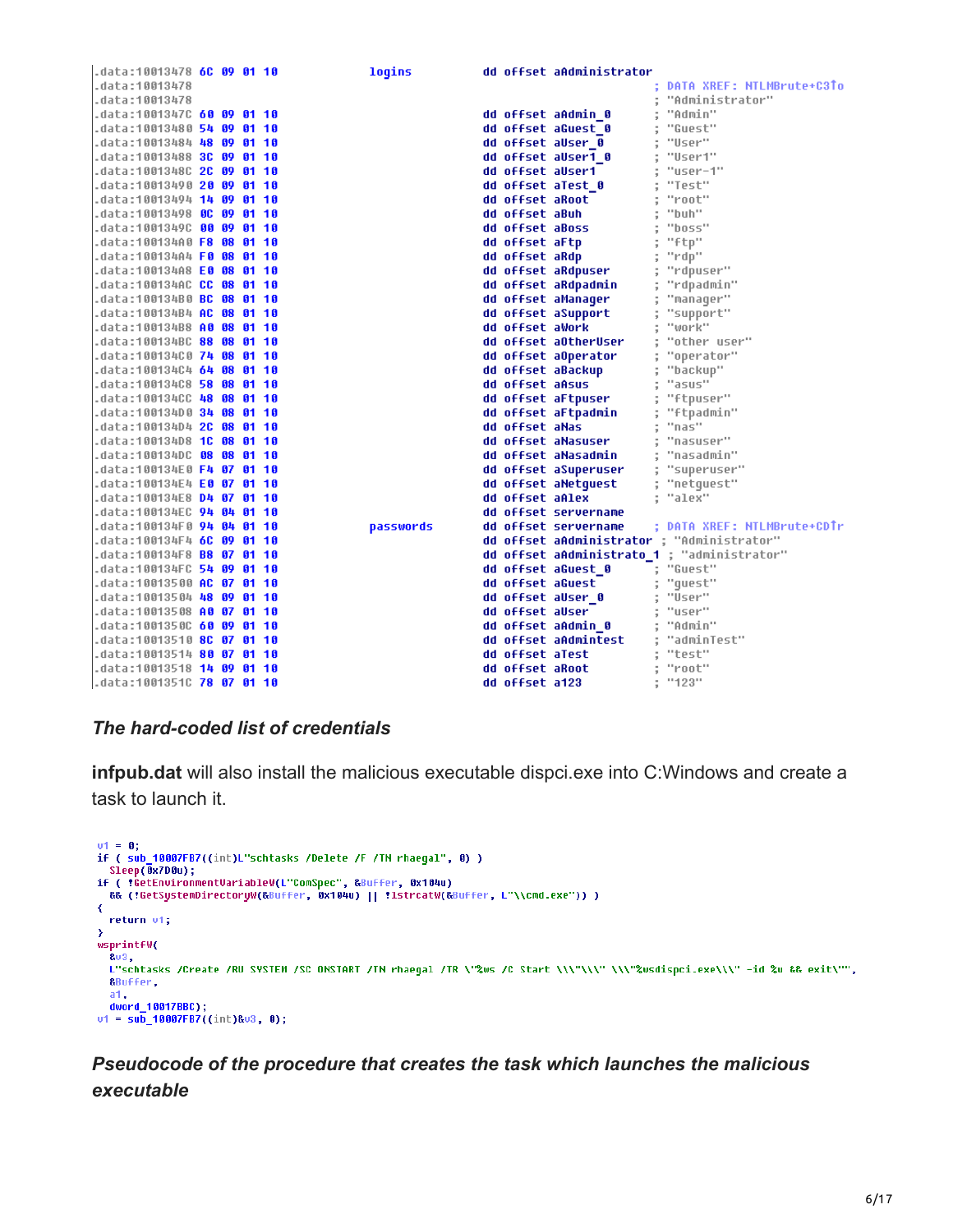What's more, **infpub.dat** acts as a typical file encrypting ransomware: it finds the victim's data files using an embedded extension list and encrypts them using the criminal's public RSA-2048 key.



#### *The public key of the criminals and the extension list*

The criminal's public key parameters:

Public-Key: (2048 bit)

#### Modulus:

00:e5:c9:43:b9:51:6b:e6:c4:31:67:e7:de:42:55: 6f:65:c1:0a:d2:4e:2e:09:21:79:4a:43:a4:17:d0: 37:b5:1e:8e:ff:10:2d:f3:df:cf:56:1a:30:be:ed: 93:7c:14:d1:b2:70:6c:f3:78:5c:14:7f:21:8c:6d: 95:e4:5e:43:c5:71:68:4b:1a:53:a9:5b:11:e2:53: a6:e4:a0:76:4b:c6:a9:e1:38:a7:1b:f1:8d:fd:25: 4d:04:5c:25:96:94:61:57:fb:d1:58:d9:8a:80:a2: 1d:44:eb:e4:1f:1c:80:2e:e2:72:52:e0:99:94:8a: 1a:27:9b:41:d1:89:00:4c:41:c4:c9:1b:0b:72:7b: 59:62:c7:70:1f:53:fe:36:65:e2:36:0d:8c:1f:99: 59:f5:b1:0e:93:b6:13:31:fc:15:28:da:ad:1d:a5: f4:2c:93:b2:02:4c:78:35:1d:03:3c:e1:4b:0d:03: 8d:5b:d3:8e:85:94:a4:47:1d:d5:ec:f0:b7:43:6f: 47:1e:1c:a2:29:50:8f:26:c3:96:d6:5d:66:36:dc: 0b:ec:a5:fe:ee:47:cd:7b:40:9e:7c:1c:84:59:f4: 81:b7:5b:5b:92:f8:dd:78:fd:b1:06:73:e3:6f:71: 84:d4:60:3f:a0:67:06:8e:b5:dc:eb:05:7c:58:ab: 1f:61

Exponent: 65537 (0x10001)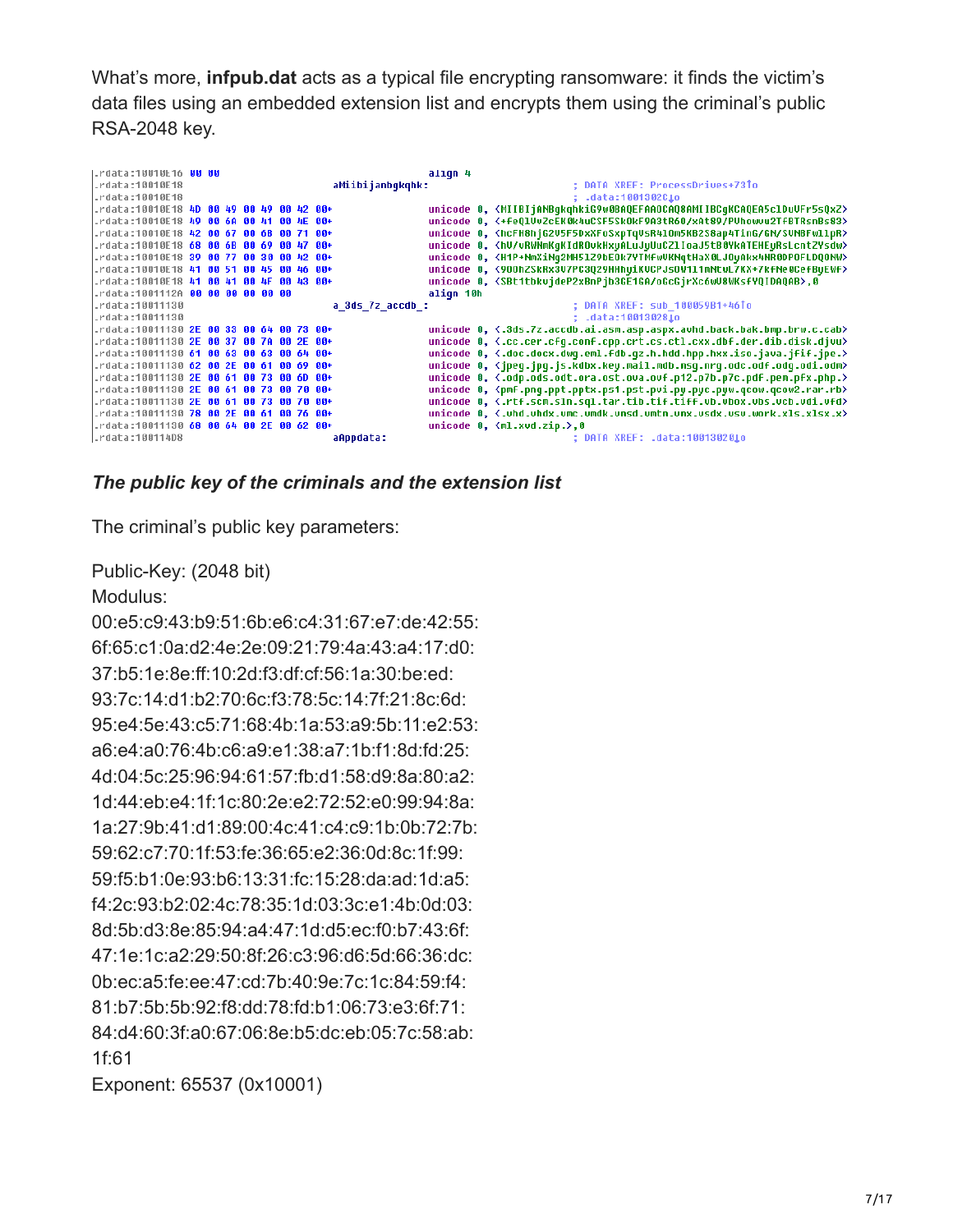The executable **dispci.exe** appears to be derived from the code base of the legitimate utility DiskCryptor. It acts as the disk encryption module which also installs the modified bootloader and prevents the normal boot-up process of the infected machine.

An interesting detail that we noticed when analyzing the sample of this threat: it looks like the criminals behind this malware are fans of the famous books & TV show series Game Of Thrones. Some of the strings used throughout the code are the names of different characters from this series.

| %.WW4W5B32: 56                | push       | esi                                              |
|-------------------------------|------------|--------------------------------------------------|
| <b>00405B33: 68</b> 785B4100. | push       | 000415B78 ; viserion' $-12$                      |
| 00405B38: 688C5B4100. [       | push       | $000415B8C$ ; zws_zu<br>$- - 4.3$                |
| 00405B3D: B904010000; [       | mou        | ecx,000000104                                    |
| .00405B42: 8D5C241C           | lea        | $e$ bx, $[esp] [01C]$                            |
| .00405B46: E865FCFFFF         | call       | .0004057B0 -- <b>1</b> 4                         |
| .00405B4B: 8BCB               | mou        | ecx, ebx                                         |
| .00405B4D: 83C40C             | add        | esp,00C                                          |
| .00405B50:51                  | push       | ecx                                              |
| 00405B51: 68405B4100. [       | push       | 000415B40 ;'schtasks /Delete /F /TN $xws' = -15$ |
|                               |            | ecx.000000104                                    |
| 00405B5B: 8D9C2420020000      | mov.       |                                                  |
|                               | lea        | ebx. [esp][000000220]                            |
| .00405B62: E849FCFFFF         | call       | .0004057B0 -- <b>1</b> 4                         |
| .00405B67: 8BD3               | mou        | edx, ebx                                         |
| .00405B69:52                  | push       | edx                                              |
| .00405B6A: E8A1FCFFFF         | call       | 1000405810 --†6                                  |
| .00405B6F: 8B8C2430040000     | mou        | ecx, [esp][000000430]                            |
| .00405B76: 83C40C             | add        | $e$ sp, $00C$                                    |
| 1.00405B79:5F                 | pop        | edi                                              |
| .00405B7A: 5E                 | pop        | esi                                              |
| .00405B7B:5B                  | pop        | ebx                                              |
| .00405B7C: 33CC               | <b>XOP</b> | ecx, esp                                         |
| .00405B7E: 33CO               | <b>XOP</b> | eax, eax                                         |
| .00405B80: E81A010000         | call       | $.000405C9F - -17$                               |
| .00405B85: 8BE5               | mou        | esp, ebp                                         |
| .00405B87: 5D                 | pop        |                                                  |
| .00405B88:C3                  | retn :     | <u>AAAAAAAAAAAAAAA</u>                           |
| .00405B89: CCCCCCCCCCCCCC     | int        | 3                                                |
| .00405B90: 55                 |            | ebp                                              |
| .00405B91: 8BEC               | push       |                                                  |
|                               | mou        | ebp, esp                                         |
| .00405B93: 81EC0C020000       | sub        | esp.00000020C                                    |
| <b>.00405B99: A1</b> 08804100 | mov        | eax, $1000418008$ ] $-18$                        |
| <b>.00405B9E: 33C5</b>        | <b>XOP</b> | eax, ebp                                         |
| .00405BA0: 8945FC             | mou        | $[ebp]$ $[-4]$ , $eax$                           |
| .00405B43:53                  | push       | e bx                                             |
| .00405BA4: 389C5B4100         | push       | 000415B9C ;'drogon' -- 19                        |
| 00405B09: 68405B4100          | push       | 000415B40 ;'schtasks /Delete /F /TN $xws' = -15$ |
| .00405BAE: B904010000         | mov        | ecx.000000104                                    |
| .00405BB3: 8D9DF4FDFFFF       | lea        | ebx, [ebp][-00000020C]                           |
| .00405BB9: E8F2FBFFFF         | call       | .0004057B0 --†4                                  |
|                               |            |                                                  |
| .00405678: E853FCFFFF         | call       | .0004052D0 <u>--</u> t£                          |
| 0040567D: 68545A4100.         | push       | 000415A54 ; rhaegal' $-17$                       |
| 00405682: 68405B4100          | push       | 000415B40 ;'schtasks /Delete /F /TN $xws' = -18$ |
| 00405687: B904010000.         | mou        | ecx,000000104                                    |
| .0040568C: 8D9DF4FDFFFF       | lea        | ebx, [ebp][-00000020C]                           |
| .00405692: 8885F3FDFFFF       | mou        | $[ebp]$ $[-00000020D]$ , al                      |
| <b>00405698: E813010000</b>   | call       | .0004057B0 -- <b>↓</b> 9                         |

#### *Dragon names from Game Of Thrones*

```
BLOCK "StringFileInfo"
€
     BLOCK "000904b0"
      €
           VALUE "FileDescription", "Microsoft Display Class Installer"
           VALUE "FileVersion", "1.1.846.118"
           VALUE "LegalCopyright", "http://diskcryptor.net/"
           VALUE "OriginalFilename", "dispci.exe"
            VALUE "ProductName", "GrayWorm"
           VALUE "ProductVersion", "1.1"
      ł
\mathbf{E}
```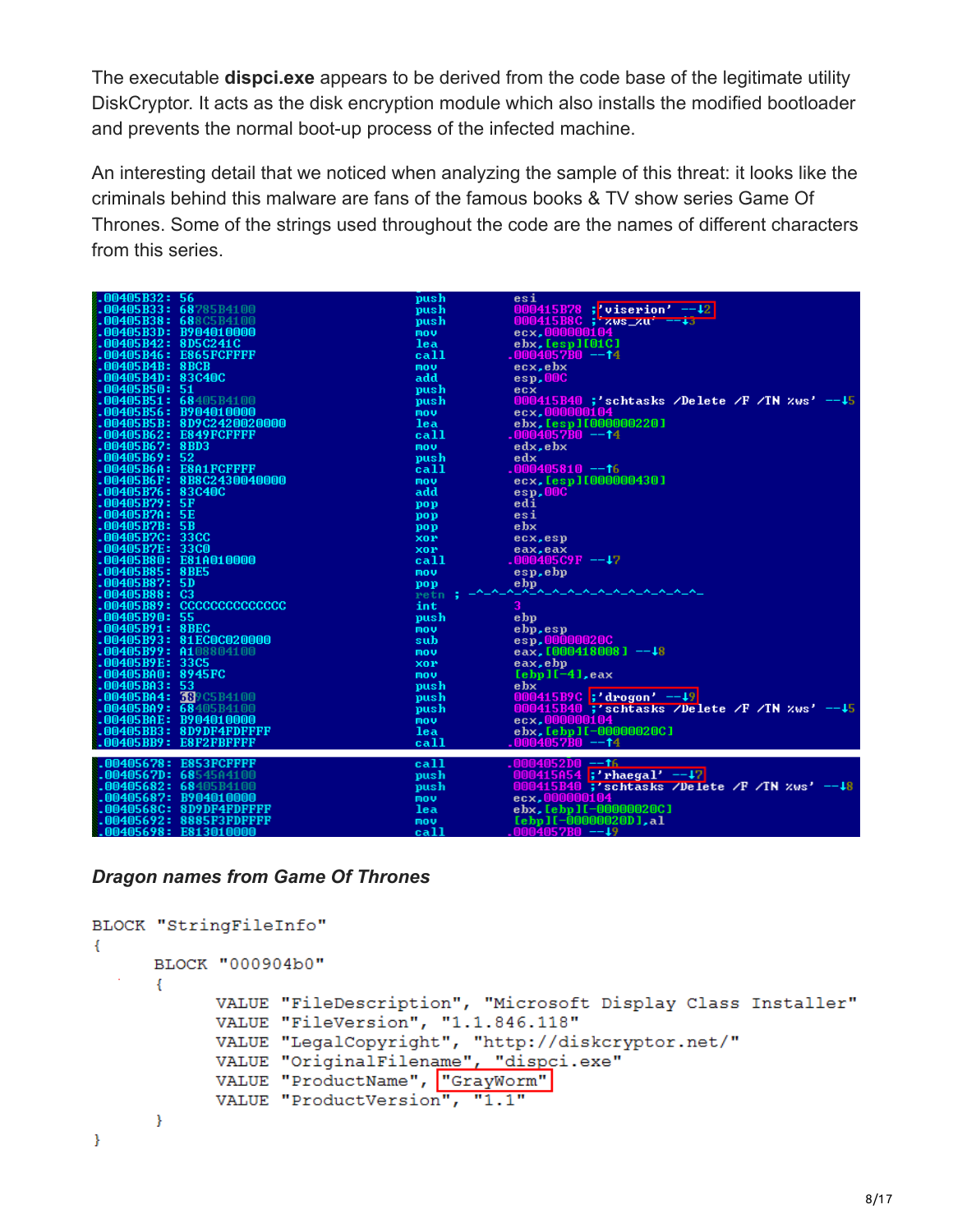## **Encryption scheme**

As we mentioned, the Bad Rabbit ransomware encrypts a victim's files and disk. Files are encrypted with the following algorithms:

- 1. AES-128-CBC
- 2. RSA-2048

It is a default encryption scheme for ransomware.

An interesting fact is that the ransomware enumerates all running processes and compares the hashed name of each process with embedded hash values. It is important to mention that the hashing algorithm is similar to the ExPetr one.



Comparing of Bad Rabbit and ExPetr hashing routines

```
if (RUNTIME FLAGS & \sim 0xFFFFFFEF && GenRandBuf (pbBuffer, 0x21u))
ł
  v7 = 0:
  do
  ł
    v8 = &pbBuffer[v7];
    v9 = pbBuffer[v7++] % 0x3Eu;
    \star \text{v8} = ALPHABET [\text{v9}];
  \mathbf{F}while ( v7 < 0x20 );
  v12 = 0;ProcessDrives(pbBuffer, a2);
ł
```

```
Special branch
```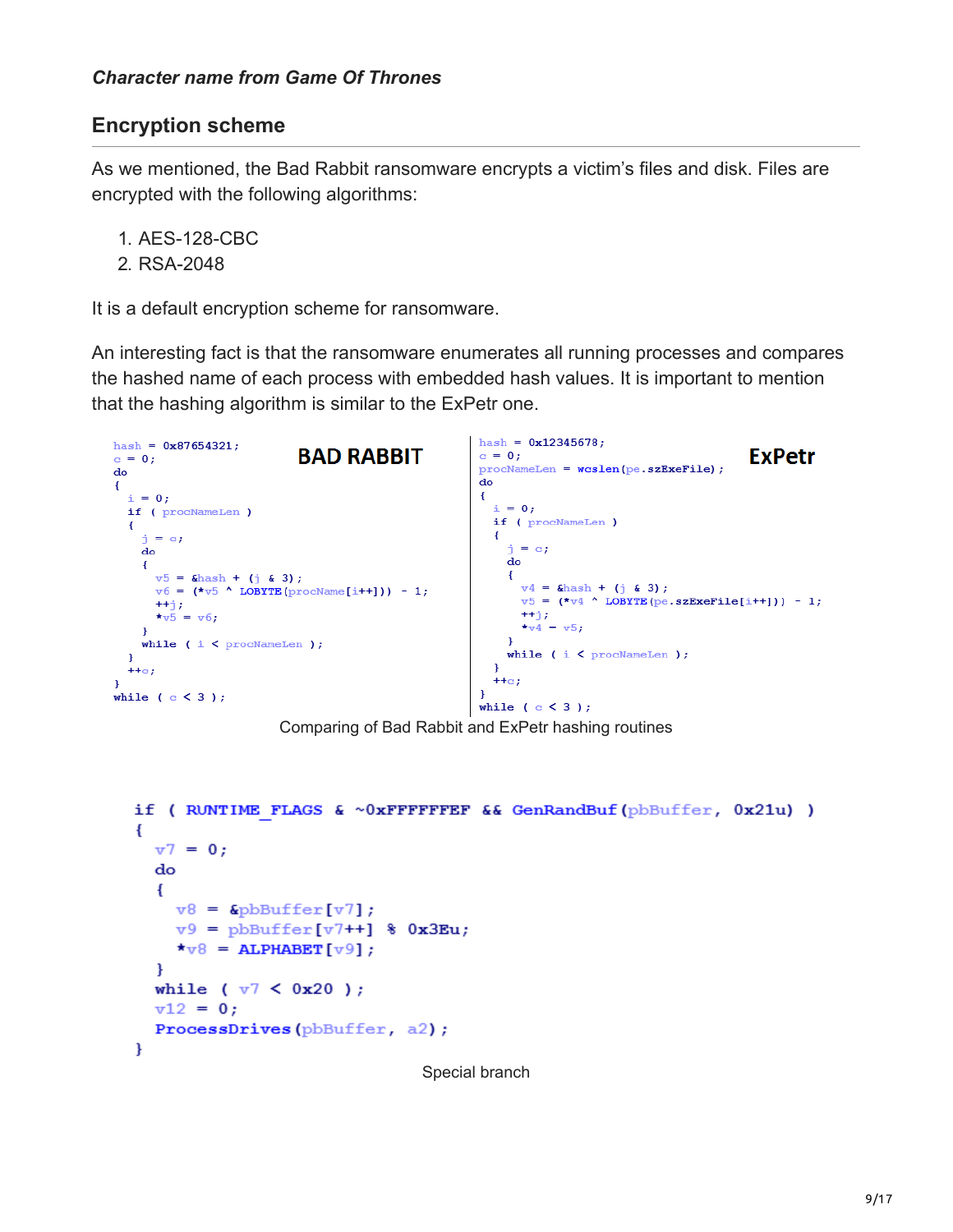```
unsigned int InitRuntimeFlags()
€
  unsigned int runtimeFlags; // edi
 HANDLE v1; // esi
 BOOL i; // eax
  int v3; // eax
  PROCESSENTRY32W pe; // [esp+8h] [ebp-22Ch]
  runtimeFlags = 0xFFFFFFFF;
  v1 = CreateToolhelp32Snapshot(2u, 0);
  if (v1 := 0xFFFFFFFFFF
   pe.dwSize = 556;for ( i = Process32FirstW(v1, &pe); ; i = Process32NextW(v1, &pe) )
    Ł
      if (1i)€
       CloseHandle(v1);
       return runtimeFlags;
      ₿.
      v3 = CalcCustomHash (pe.szExeFile);
      if (v3 != 0x4A241C3E)
      €
        if (v3 == 0x923C A517)
          goto LABEL 10;
        if (v3 != 0x966D0415 && v3 != 0xAA331620 )
        \left\{ \right.if (v3 == 0xC8F10976)
            goto LABEL 10;
          if (v3 != 0xE2517A14)break;
        \mathbf{H}¥
      runtimeFlags &= 0xFFFFFFEF;
LABEL 12:
      \cdot\mathbf{F}if (v3 != 0xE5A05A00)goto LABEL 12;
LABEL 10:
    runtimeFlags &= 0xFFFFFFBF;
    goto LABEL 12;
 \mathbf{F}return runtimeFlags;
}
```
Runtime flags initialization routine

The full list of embedded hashes of process names:

| Hash       | <b>Process name</b>      |
|------------|--------------------------|
|            | 0x4A241C3E dwwatcher.exe |
| 0x923CA517 | McTray.exe               |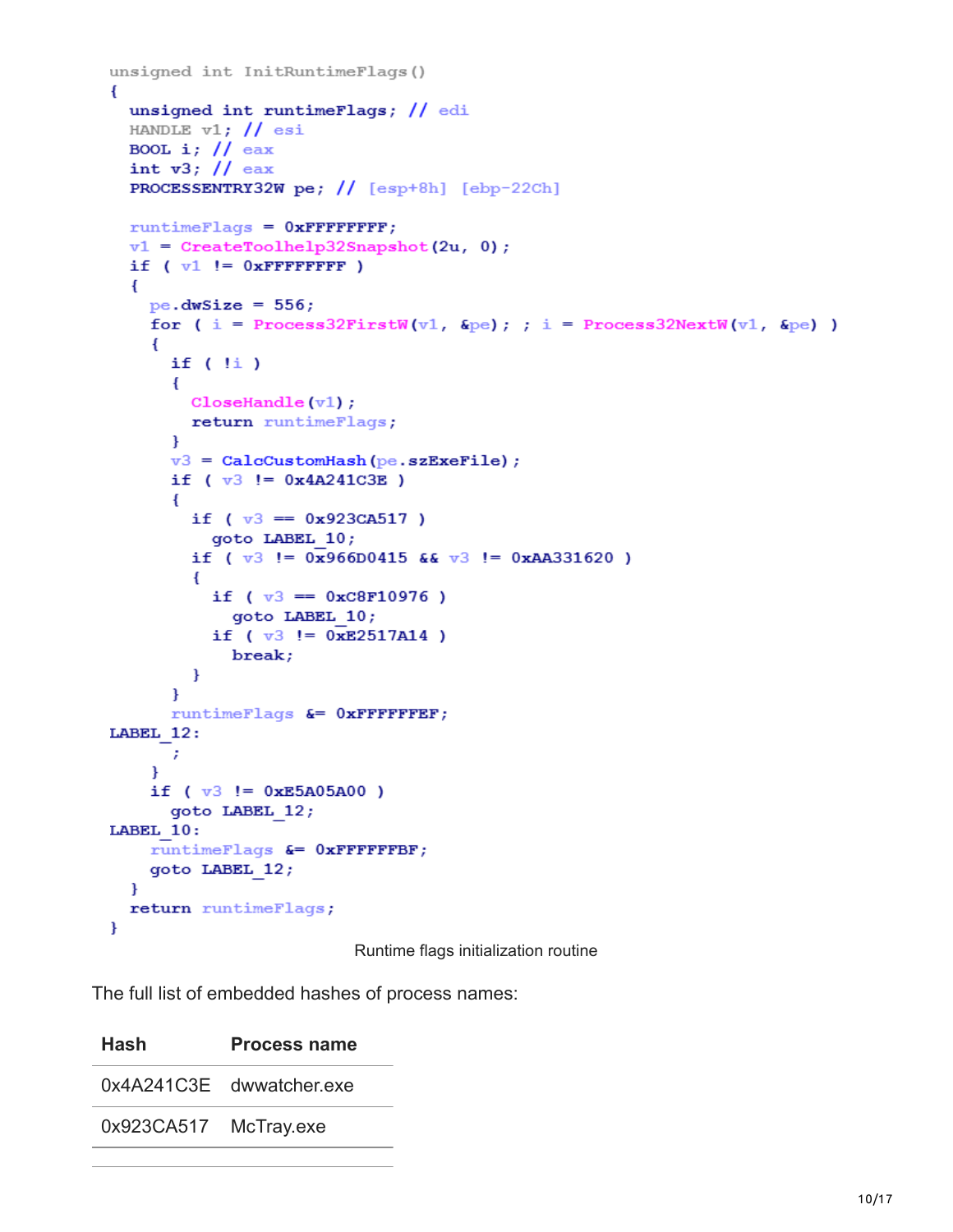| 0x966D0415 | dwarkdaemon.exe |
|------------|-----------------|
| 0xAA331620 | dwservice exe   |
| 0xC8F10976 | mfevtps.exe     |
| 0xE2517A14 | dwengine.exe    |
| 0xE5A05A00 | mcshield exe    |

The partitions on the victim's disks are encrypted with the help of the DiskCryptor driver dcrypt.sys (which is installed into C:Windowscscc.dat). The ransomware sends the necessary IOCTL codes to this driver. Some functions are taken as is from the sources of DiskCryptor (drv ioctl.c), others seem to be implemented by the malware developers.

The disk partitions on the infected machine are encrypted by the DiskCryptor driver using the AES cipher in XTS mode. The password is generated by dispci.exe using the WinAPI function CryptGenRandom and has a length of 32 symbols.

## **Decryption opportunity assessment**

Unlike ExPetr, the evidence suggests that Bad Rabbit is not intended as a wiper. Previously, [in our article](https://securelist.com/expetrpetyanotpetya-is-a-wiper-not-ransomware/78902/) we wrote that the threat actors behind ExPetr were technically unable to decrypt MFT that was encrypted with the GoldenEye component. In the case of Bad Rabbit, however, the malware algorithm suggests that the threat actors have the technical means to decrypt the password necessary for disk decryption.

The data shown on the screen of an infected machine as "personal installation key#1" is an encrypted by RSA-2048 and base64-encoded binary structure that contains the following information gathered from the infected system:



The threat actors can use their own private RSA key to decrypt this structure. After decryption they can send this information to the victim.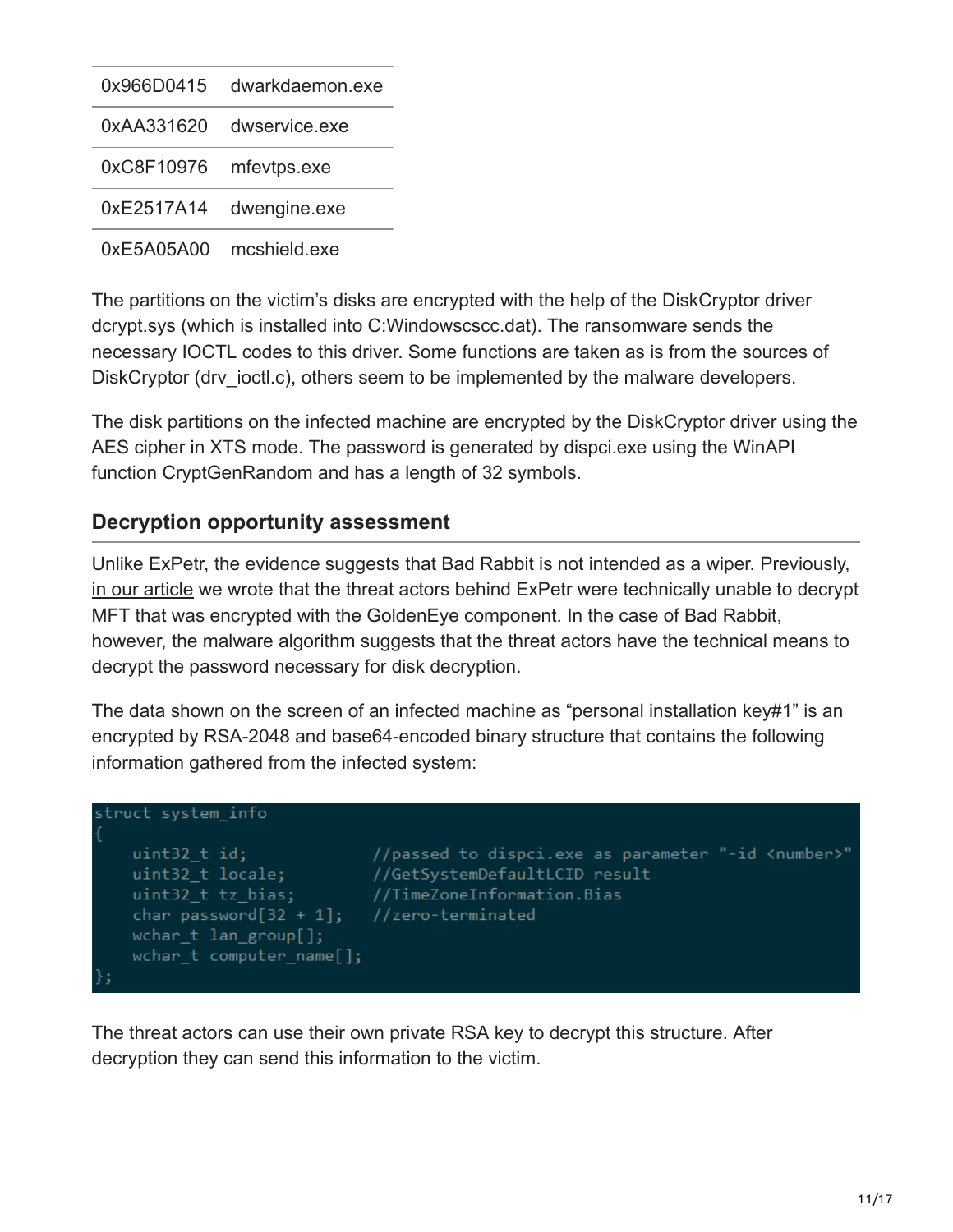**Please note that, despite what it says in other vendors' reports, the value of the id field which is passed to dispci.exe is just a 32-bit number used to distinguish different infected machines, and not the AES key which is used for disk encryption.**

As part of our analysis, we extracted the password generated by the malware during a debugging session and attempted to enter this password when the system was locked after reboot. The password indeed worked and the boot-up process continued.

| Dops! Your files have been encrypted.                                                                                                                                                                                                                                                                                                                                                     |  |
|-------------------------------------------------------------------------------------------------------------------------------------------------------------------------------------------------------------------------------------------------------------------------------------------------------------------------------------------------------------------------------------------|--|
| If you see this text, your files are no longer accessible.<br>You might have been looking for a way to recover your files.<br>Don't waste your time. No one will be able to recover them without our<br>decryption service.                                                                                                                                                               |  |
| We guarantee that you can recover all your files safely. All you<br>need to do is submit the payment and get the decryption password.                                                                                                                                                                                                                                                     |  |
| Visit our web service at caforssztxqzf2nm.onion                                                                                                                                                                                                                                                                                                                                           |  |
| Your personal installation key#1:                                                                                                                                                                                                                                                                                                                                                         |  |
| ZDkwAAAPUxCOa2oSP+HkYOr1ThS4uwiiDLjvos81d/WfEgabXkgBi3au0N4CK/3v<br>gtbtIisOFT5qms5.jqmvn4e2dG2IC7xJeX7TJ1QttH646gsmOON/uIGxFTF3VIWpD<br>X4/UD8PnIOMbDUYiGxdf/aY5f6xkW3XzleUgn96stIFT9ezaLorUj3TwkwmucwHu<br>xIOs0vnT271VS9epCWX9SYpzaFt2bzsfW7mUvLteB7rfJbD2DgNuIjWOKENPbuQd<br>pBuObjLF5BjLjM43yztAPeWTVREX7r1/MPWjW2cK26sOOzLCQttYMKLR14mZuMGX<br>903U1x17c0xzCAE65FFFJ+mqIsu1AksEig== |  |
| If you have already got the password, please enter it below.<br>Password#1: 8FuMr3mVjPnFLfwiEgQ571wGxyGzeoZF<br>Run DECRYPT app at your desktop after system boot                                                                                                                                                                                                                         |  |

Unfortunately, we have to conclude that at this point there's no way to decrypt disk and victim files without the threat actor's RSA-2048 private key. The symmetric encryption keys are securely generated on the ransomware side which makes attempts to guess the keys unfeasible in practice.

However, we found a flaw in the code of dispci.exe: the malware doesn't wipe the generated password from the memory, which means that there is a slim chance to extract it before the dispci.exe process terminates. In the picture below, note that while the variable dc\_pass (which will be passed to the driver) is securely erased after use, that's not the case for the variable rand str which holds the original copy of the password.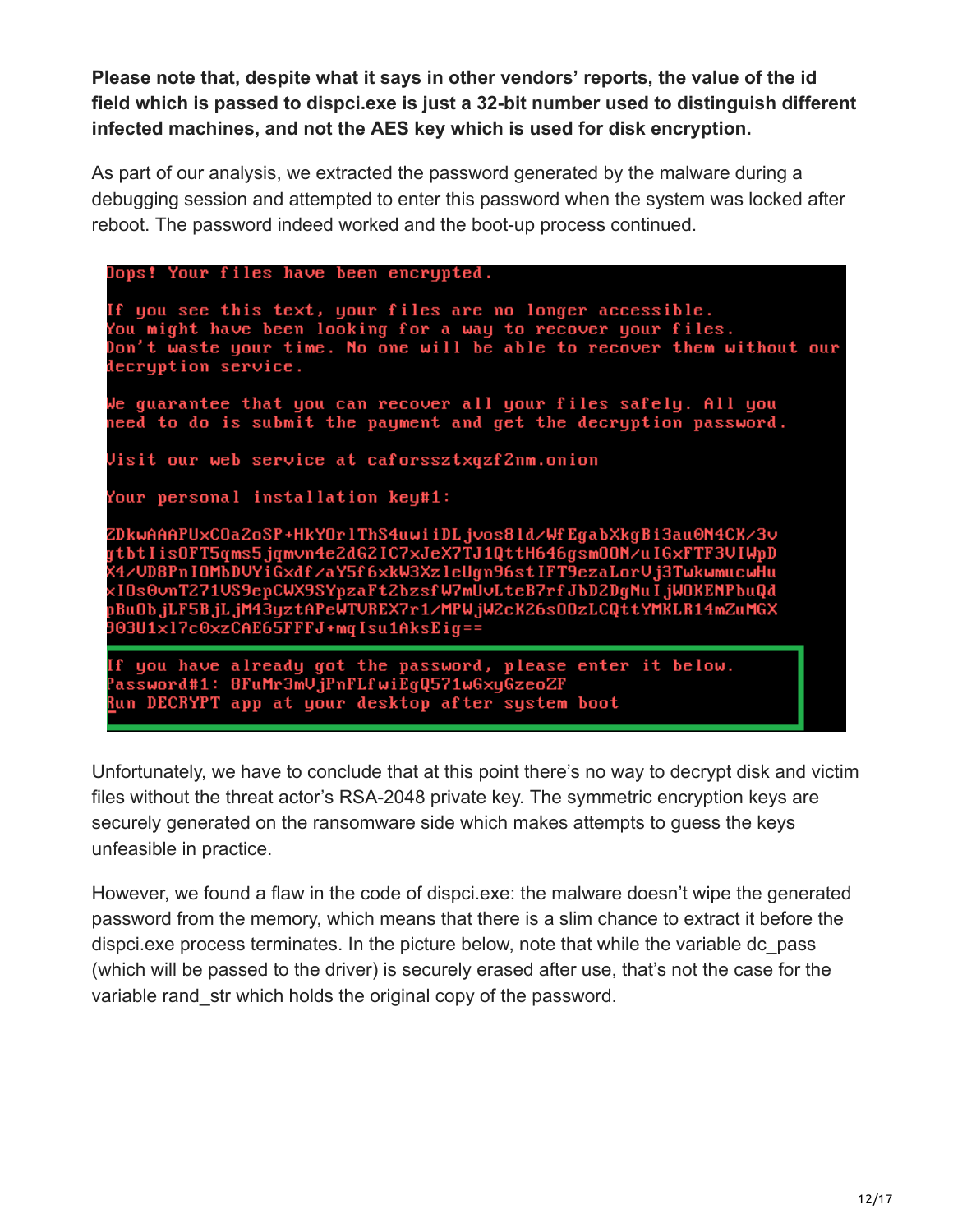```
ret = dc device_control(DC_CTL_LOCK_MEM, &dc_pass, 8u, 0, 0);
if ( ret )
  ret = VirtualLock(dc pass, 0x104u);
if ( !dc_pass )
  return ret;
CryptRand(rand str);
MultiByteToWideChar(0xFDE9u, 0, (LPCSTR)rand_str, 260, dc_pass->pass, 128);
pass len = dc pass->pass;
do
₹
  v4 = \ast pass len;
  ++pass len;
Y
while ( v4 );
dc pass->size = 2 * (pass len - 8dc pass-)pass[1]);if ( !EncryptPassAndId((char *)rand str, id, &encrypted) )
  return secure free(dc pass);
WideCharToMultiByte(0, 0, encrypted, 1040, ::encrypted, 1040, 0, 0);
if ( !InfectMBR() )
₹
  vol = GetNextVolume();
  if (vol)₹
    v7 = vol-\text{5}tatus.flags;
    crupt info = 0;
    if ( 07 & 2 )
    ₹
      v8 = vol-\text{s}tatus.crypt.wp_mode;
    Y
    else
    ₹
      if ( 07 & 0xC1 )
        qoto exit;
      v9 = dc_start_encrypt(vol->device, dc_pass, &crypt_info);
      secure_free(dc_pass);
      if (v<sup>9</sup>)goto exit;
      v8 = crypt info.wp mode;
    EncryptVolume(vol, v8);
  Y
Y
```
Pseudocode of the procedure that generates the password and encrypts the disk partitions

## **File encryption**

As we wrote before, the trojan uses a common file encryption scheme. It generates a random 32-bytes-length string and uses it in the key derivation algorithm. Unfortunately, the trojan uses the CryptGenRandom function when generating this string.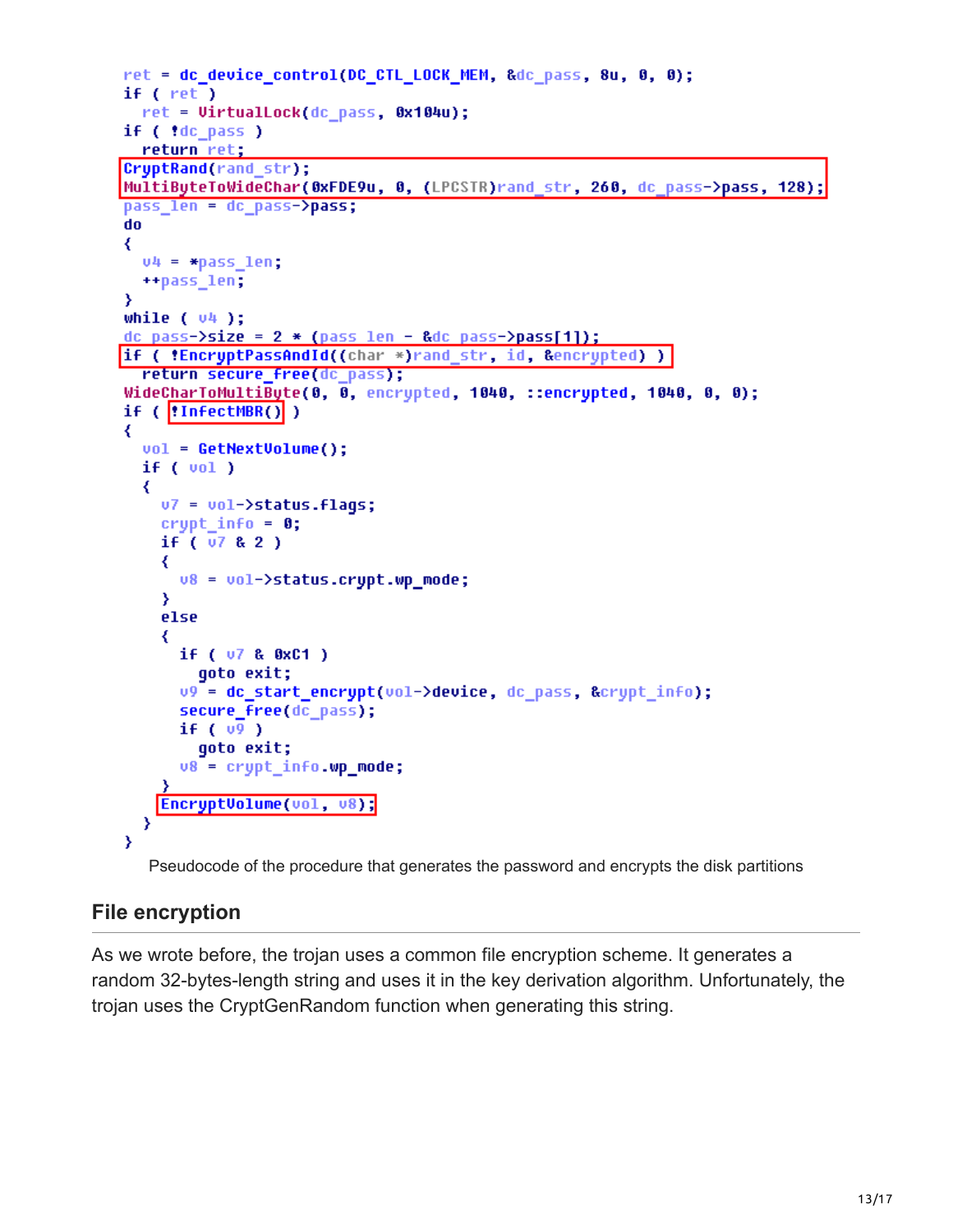```
BOOL usercall CryptDeriveKey@<eax>(CipherCtx *ctx@<eax>)
\left\{ \right.HCRYPTPROV v2; // edi
  HCRYPTPROV v3; // ST00 4
  HCRYPTKEY \starv4; // esi
  BOOL \mathbf{v6}; // [esp+Ch] [ebp-8h]
  HCRYPTHASH phHash; // [esp+10h] [ebp-4h]v2 = ctx - \lambda hProv;v3 = ctx-\lambda hProv;v6 = 0;phHash = 0;if ( CryptCreateHash(v3, CALG MD5, 0, 0, &phHash) )
  \left\{ \right.if ( CryptHashData(phHash, ctx->pass, 0x21u, 0) )
    \left\{ \right.v4 = \&ctx-\lambda hKeyAes;v6 = CryptDeriveKey(v2, CALG AES 128, phHash, 1u, v4);
      CryptDestroyHash(phHash);
      if (v6)SetCipherParams (*\texttt{v4});
    \mathbf{r}\mathbf{r}return v6;
\mathbf{F}Key derivation algorithm
```
The encrypted password, along with information about the infected system is written into Readme file as "personal installation key#2".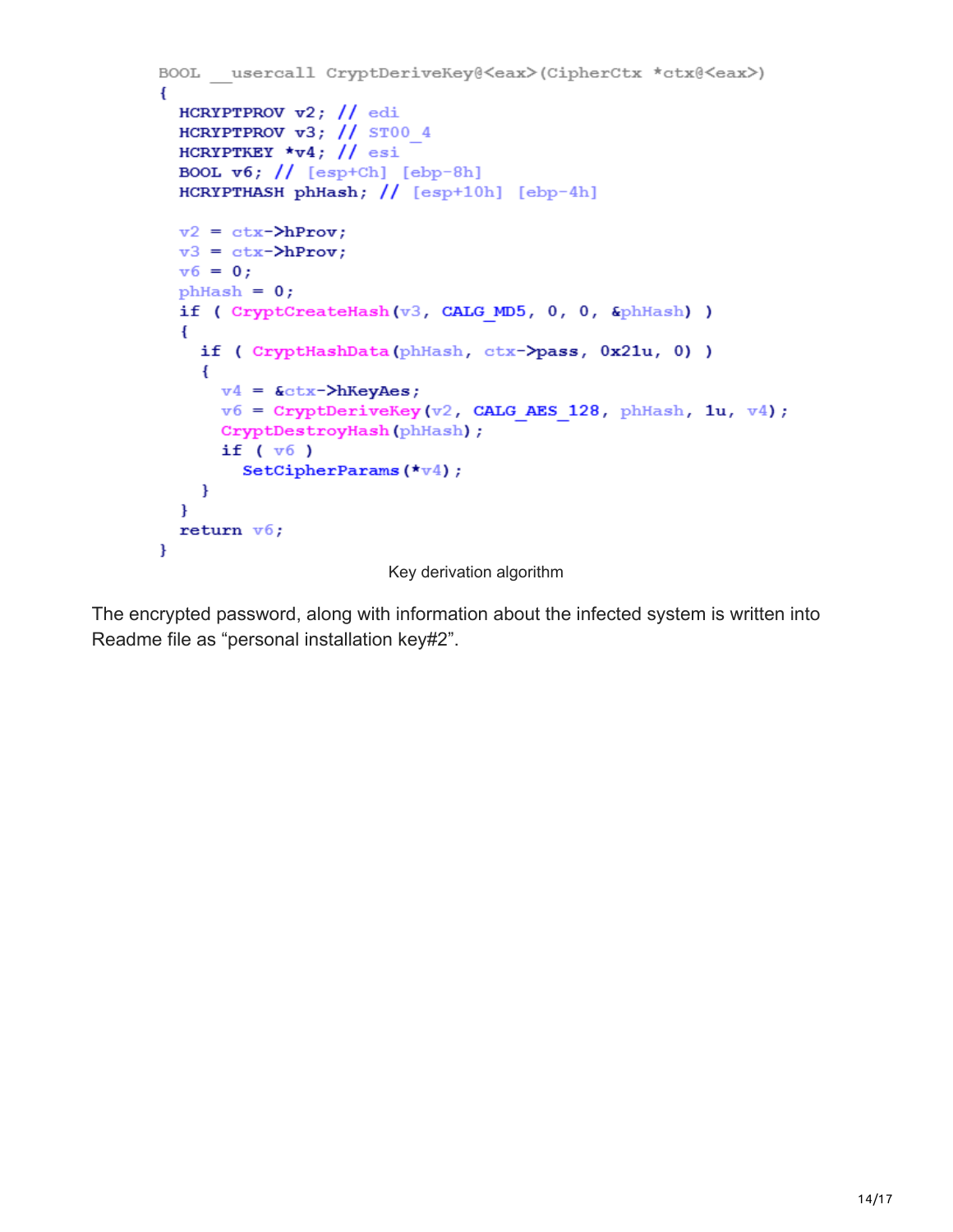```
wsprintfW(&pszFile, L"%s", L"Readme.txt");
if ( PathCombineW(&pszDest, &ctx->rootPathName, &pszFile) )
ł
  v2 = \text{GetRandNum}();
  if (\overline{v2})\mathbf{f}if (\sqrt{2} > 1)-v2;
    if (WaitForMultipleObjects((ctx->event != 0) + 1, &ctx->handle, 0, 60000 * v2))
    Ŧ
      v3 = CreateFileW(&pszDest, GENERIC WRITE, 0, 0, 1u, 0, 0);
      if (\sqrt{3} != -1)
       \left\{ \right.id = ctx - \lambda id\text{ctx} = 0:if (RsaEncrypt(ctx->hKeyRsa, id, ctx->pass, &ctx))
           memset (6Dst, 0, 0x1000u);StrCatW(
             \deltaDst.
             L"Oops! Your files have been encrypted. \r\ln"
               "\langle r \ranglen"
              "If you see this text, your files are no longer accessible. \lceil r \rceiln"
              "You might have been looking for a way to recover your files. \ln"
              "Don't waste your time. No one will be able to recover them without our\{r\}n"
              "decryption service. \r\ln"
               "\langle r \ranglen"
               "We guarantee that you can recover all your files safely. All you\r\n"
               "need to do is submit the payment and get the decryption password. \lceil \cdot \rceil"
               "\r \ln"
               "Visit our web service at caforssztxqzf2nm.onion\r\n"
               "\mathbf{r}"Your personal installation key#2:\r\n"
               "\langle r \ranglen");
           StrCatW(4Dst, ctx);NumberOfBytesWritten = 0;
           if (WriteFile(v3, &Dst, 2 * wcslen(&Dst), &NumberOfBytesWritten, 0) )
             FlushFileBuffers(v3);
           LocalFree(ctx);\mathcal{F}CloseHandle(v3);
      \rightarrow\mathbf{H}\mathbf{F}\mathbf{E}
```
Ransom note creation routine

An interesting fact is that the trojan cannot encrypt files which have a Read-only attribute.

# **File recovery possibility**

We have discovered that Bad Rabbit does not delete shadow copies after encrypting the victim's files. It means that if the shadow copies had been enabled prior to infection and if the full disk encryption did not occur for some reason, then the victim can restore the original versions of the encrypted files by the means of the standard Windows mechanism or 3rdparty utilities.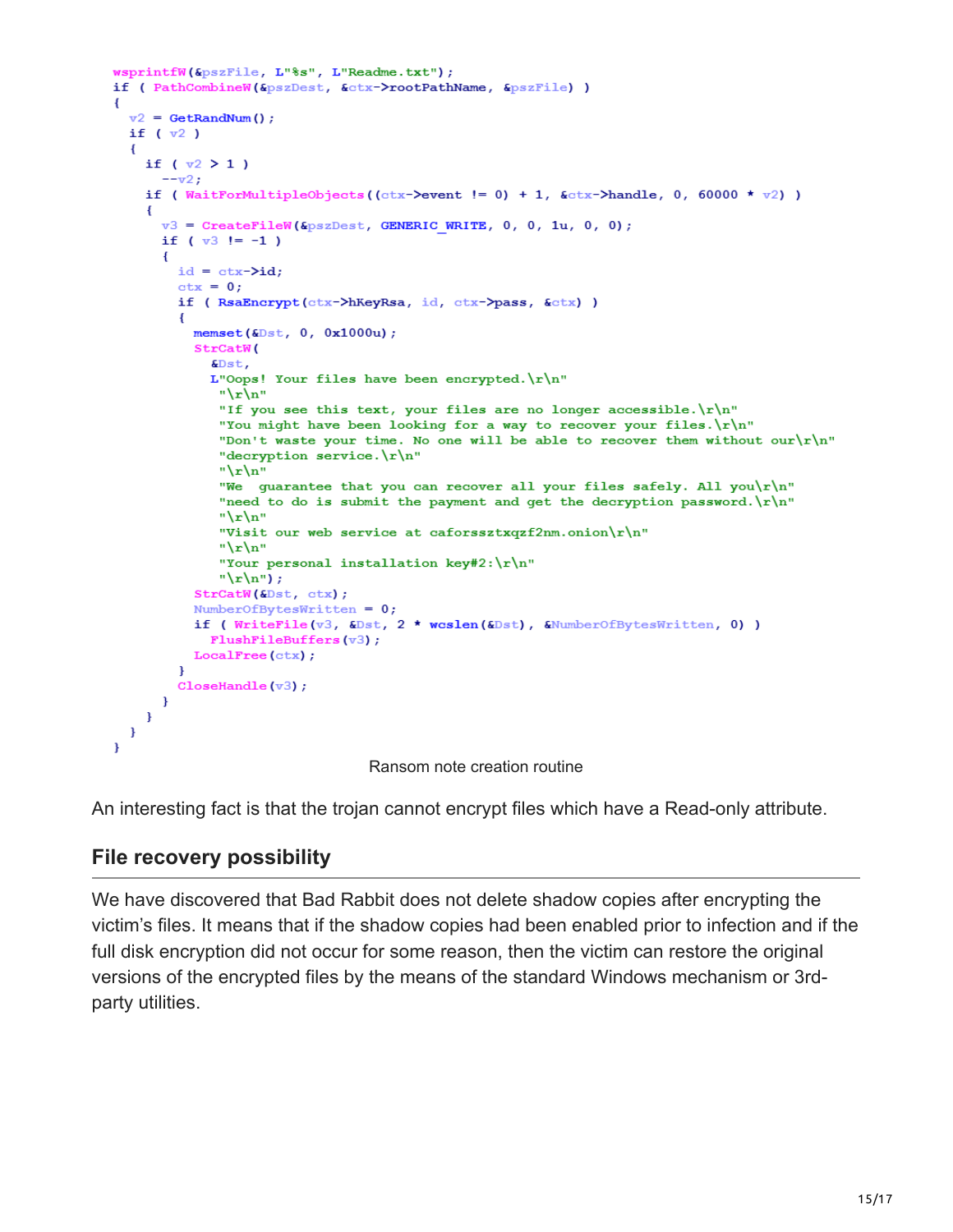| Help<br><b>File</b>                                        |                            |                                    |                   |                 |               |                          |                   |              |
|------------------------------------------------------------|----------------------------|------------------------------------|-------------------|-----------------|---------------|--------------------------|-------------------|--------------|
| C:<br>5/14/2017 7:06:26 PM<br>$\checkmark$<br>$\checkmark$ |                            |                                    |                   |                 |               |                          | Details           | $\checkmark$ |
| <b>Users</b><br>Ė-                                         | $\mathcal{A}_{\mathbf{1}}$ | Name                               | Date Modified     | Type            |               | Size Date Created        | Date Accessed     | $\land$      |
| All Users<br>田<br>Default<br>庙。                            |                            | img0.jpg                           | 7/10/2015 2:00:41 | <b>JPG File</b> | <b>221 KB</b> | 5/14/2017 7:01:55        | 5/14/2017 7:01:55 |              |
| Default User                                               |                            | ing0 1024x768.jpg                  | 7/10/2015 2:00:41 | <b>JPG File</b> | <b>83 KB</b>  | 5/14/2017 7:01:55        | 5/14/2017 7:01:55 |              |
| Public                                                     |                            | ing0 1200x1920.jpg                 | 7/10/2015 2:00:41 | <b>JPG File</b> | 254 KB        | 5/14/2017 7:01:55        | 5/14/2017 7:01:55 |              |
| ŧ.<br>user                                                 |                            | ing0 1366x768.jpg                  | 7/10/2015 2:00:41 | <b>JPG File</b> | 115 KB        | 5/14/2017 7:01:55        | 5/14/2017 7:01:55 |              |
| AppData<br>田…                                              |                            | mail ima0 1600x2560.jpg            | 7/10/2015 2:00:41 | <b>JPG File</b> | 351 KB        | 5/14/2017 7:01:55        | 5/14/2017 7:01:55 |              |
| <b>Application Data</b>                                    |                            | iai img0 2160x3840.jpg             | 7/10/2015 2:00:41 | <b>JPG File</b> | 804 KB        | 5/14/2017 7:01:55        | 5/14/2017 7:01:55 |              |
| Contacts                                                   |                            | iai img0 2560x1600.jpg             | 7/10/2015 2:00:41 | <b>JPG File</b> | 304 KB        | 5/14/2017 7:01:55        | 5/14/2017 7:01:55 |              |
| Cookies                                                    |                            | iai ima0 3840x2160.ipa             | 7/10/2015 2:00:41 | <b>JPG File</b> | <b>677 KB</b> | 5/14/2017 7:01:55        | 5/14/2017 7:01:55 |              |
| Desktop                                                    |                            | img0_768x1024.jpg                  | 7/10/2015 2:00:41 | <b>JPG File</b> | 91 KB         | 5/14/2017 7:01:55        | 5/14/2017 7:01:55 |              |
| <b>Ifiles</b><br>Ėŀ                                        |                            | mg0_768x1366.jpg                   | 7/10/2015 2:00:41 | <b>JPG File</b> | <b>121 KB</b> | 5/14/2017 7:01:55        | 5/14/2017 7:01:55 |              |
|                                                            |                            | img 1.jpg                          | 7/10/2015 2:00:41 | <b>JPG File</b> | 612 KB        | 5/14/2017 7:01:55        | 5/14/2017 7:01:55 |              |
|                                                            |                            | img 10.jpg                         | 7/10/2015 2:00:41 | <b>JPG File</b> | <b>106 KB</b> | 5/14/2017 7:01:55        | 5/14/2017 7:01:55 |              |
|                                                            |                            | img 100.jpg                        | 7/10/2015 2:00:35 | <b>JPG File</b> | 1.521         | 5/14/2017 7:01:55        | 5/14/2017 7:01:55 |              |
| Documents<br>÷Ē<br>Downloads                               |                            | img101.png                         | 7/10/2015 2:00:35 | <b>PNG File</b> | 1.463         | 5/14/2017 7:01:55        | 5/14/2017 7:01:55 |              |
| Favorites<br>中…                                            |                            | img 102.jpg                        | 7/10/2015 2:00:35 | <b>JPG File</b> | <b>981 KB</b> | 5/14/2017 7:01:55        | 5/14/2017 7:01:55 |              |
| Links                                                      |                            | img 103.png                        | 7/10/2015 2:00:35 | <b>PNG File</b> | 3.287         | 5/14/2017 7:01:55        | 5/14/2017 7:01:55 |              |
| <b>Local Settings</b>                                      |                            | $\blacksquare$ img 104.jpg         | 7/10/2015 2:00:35 | <b>JPG File</b> | 356 KB        | 5/14/2017 7:01:55        | 5/14/2017 7:01:55 |              |
| Music                                                      |                            | $\boxed{\blacksquare}$ img 105.jpg | 7/10/2015 2:00:35 | <b>JPG</b> File | <b>36 KB</b>  | 5/14/2017 7:01:55        | 5/14/2017 7:01:55 |              |
| My Documents                                               |                            | $\boxed{\omega}$ img 11.jpg        | 7/10/2015 2:00:41 | <b>JPG File</b> | <b>76 KB</b>  | 5/14/2017 7:01:55        | 5/14/2017 7:01:55 |              |
| Net Hood                                                   |                            | img 12.jpg                         | 7/10/2015 2:00:41 | <b>JPG</b> File | <b>122 KB</b> | 5/14/2017 7:01:55        | 5/14/2017 7:01:55 |              |
| OneDrive                                                   |                            | img 13.jpg                         | 7/10/2015 2:00:41 | <b>JPG File</b> | 1.248         | 5/14/2017 7:01:55        | 5/14/2017 7:01:55 |              |
| Pictures<br>中…                                             |                            | m img2.jpg                         | 7/10/2015 2:00:41 | <b>JPG File</b> | 420 KB        | 5/14/2017 7:01:56        | 5/14/2017 7:01:56 |              |
| PrintHood                                                  |                            | img3.jpg                           | 7/10/2015 2:00:41 | <b>JPG File</b> | 1.167         | 5/14/2017 7:01:56        | 5/14/2017 7:01:56 |              |
| Recent                                                     |                            | img4.jpg                           | 7/10/2015 2:00:41 | <b>JPG File</b> | <b>582 KB</b> | 5/14/2017 7:01:56        | 5/14/2017 7:01:56 |              |
| <b>Saved Games</b>                                         |                            | img7.jpg                           | 7/10/2015 2:00:41 | <b>JPG File</b> | <b>155 KB</b> | 5/14/2017 7:01:56        | 5/14/2017 7:01:56 |              |
| <b>Searches</b>                                            |                            | img8.jpg                           | 7/10/2015 2:00:41 | <b>JPG File</b> | 87 KB         | 5/14/2017 7:01:56        | 5/14/2017 7:01:56 |              |
| SendTo                                                     |                            | img9.jpg                           | 7/10/2015 2:00:41 | <b>JPG File</b> |               | 135 KB 5/14/2017 7:01:56 | 5/14/2017 7:01:56 | $\checkmark$ |

Shadow copies remain unharmed by Bad Rabbit

## **Recommendations**

**ShadowEvolorer** 

Kaspersky Lab corporate customers are also advised to:

- make sure that all protection mechanisms are activated as recommended; and that KSN and System Watcher components (which are enabled by default) are not disabled.
- update the antivirus databases immediately.

The abovementioned measures should be sufficient. However, as additional precautions we advise the following:

- restricting execution of files with the paths **c:windowsinfpub.dat** and **C:Windowscscc.dat** in Kaspersky Endpoint Security.
- configuring and enabling Default Deny mode in the Application Startup Control component of Kaspersky Endpoint Security to ensure and enforce proactive defense against this and other attacks.

Kaspersky Lab products detect this threat with the following verdicts:

- Trojan-Ransom.Win32.Gen.ftl
- Trojan-Ransom.Win32.BadRabbit
- DangerousObject.Multi.Generic

 $\Box$ 

 $\times$